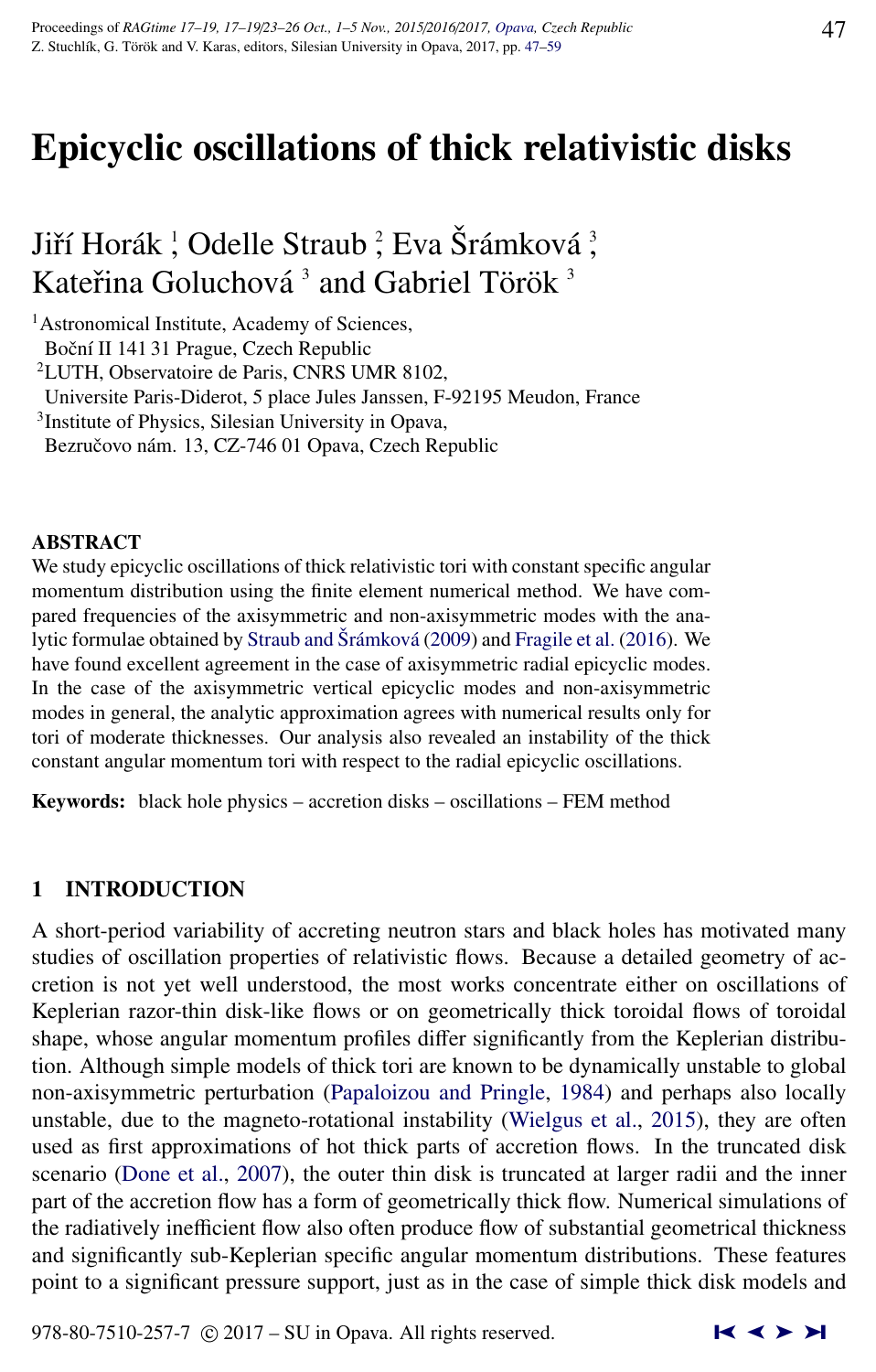perhaps also oscillations of these flows share many properties. In this context, the oscillations of thick disks still remains an active field of research. For example, [Rezzolla et al.](#page-12-0) [\(2003\)](#page-12-0) and [Montero et al.](#page-12-0) [\(2004\)](#page-12-0) studied radial axisymmetric oscillations in vertically integrated thick disks. [Abramowicz et al.](#page-12-0) [\(2006\)](#page-12-0) pointed out the existence of global epicyclic modes in relativistic slender tori. Their work was followed by [Blaes et al.](#page-12-0) [\(2006\)](#page-12-0), who presented a complete analysis of slender tori modes. [Straub and](#page-12-0) Šrámková [\(2009\)](#page-12-0) studied properties of the epicyclic modes in thicker tori using the perturbation expansion in the torus thickness around the slender torus limit. Recently, minor errors in their analysis were corrected subsequently by [Fragile et al.](#page-12-0) [\(2016\)](#page-12-0), who used their results to understand both a high-frequency and low-frequency variability of accreting black-hole GRO J1655-40.

In this note, we show that these considerations should be taken with some care. Our main finding is that tori of sufficient thickness are unstable with respect to the non-axisymmetric radial epicyclic oscillations. We also compare the analytical results of [Fragile et al.](#page-12-0) [\(2016\)](#page-12-0) with direct numerical solutions of the torus-oscillation problem. The plan of the paper is as follows. In section 2, we summarize the most relevant aspects of the theory of relativistic stationary thick disks relevant to our work. Section [3](#page-3-0) contain a brief introduction the problem of thick disk oscillations, including some relevant mathematical results. Our numerical method is introduced in section [4.](#page-5-0) The results for axisymmetric and non-axisymmetric epicyclic modes are presented in sections [5](#page-6-0) and [6,](#page-6-0) respectively. The section [7](#page-10-0) discuss the mechanism of the instability and finally, section [8](#page-11-0) is devoted to our conclusions.

## 2 EQUILIBRIUM

The equilibrium disk model corresponds to a relativistic torus orbiting a compact object in a stationary axially-symmetric spacetime. The complete analytic description of these solutions has been given by [Abramowicz et al.](#page-12-0) [\(1978\)](#page-12-0), (see also [Kozlowski et al.,](#page-12-0) [1978\)](#page-12-0). The symmetries of the spacetime are described by two Killing vectors,  $t^{\mu}$  (corresponding to stationarity) and  $\phi^{\gamma}$  (corresponding to axial symmetry).<br>The matter forming the torus is described by the stress.

The matter forming the torus is described by the stress-energy tensor of ideal fluid,

$$
T_{\beta}^{\alpha} = (e+p)u^{\alpha}u_{\beta} + p\delta_{\beta}^{\alpha},\tag{1}
$$

where *e* and *p* are the total energy density (including both, the rest-mass density and the internal energy) and pressure measured in the rest frame of the fluid. In the equilibrium, the four-velocity of the flow  $u^{\mu}$  corresponds to a pure rotation,

$$
u^{\mu} = A(t^{\mu} + \Omega \phi^{\mu}), \qquad (2)
$$

where  $\Omega = d\phi/dt$  is the angular velocity of the flow measured at infinity and A is the redshift factor, a normalization constant following from the condition  $u^{\gamma}u_{\gamma} = -1$ . As already mentioned, we consider only tori with constant specific angular momentum  $\ell$ . Therefore, we have

$$
\Omega = \frac{g^{\phi t} - \ell g^{\phi \phi}}{g^{tt} - \ell g^{t\phi}}, \quad \ell \equiv -\frac{(u_{\nu}\phi^{\nu})}{(u_{\nu}t^{\nu})} = \text{const},\tag{3}
$$

where  $g^{\mu\nu}$  denote contravariant components of the metric tensor.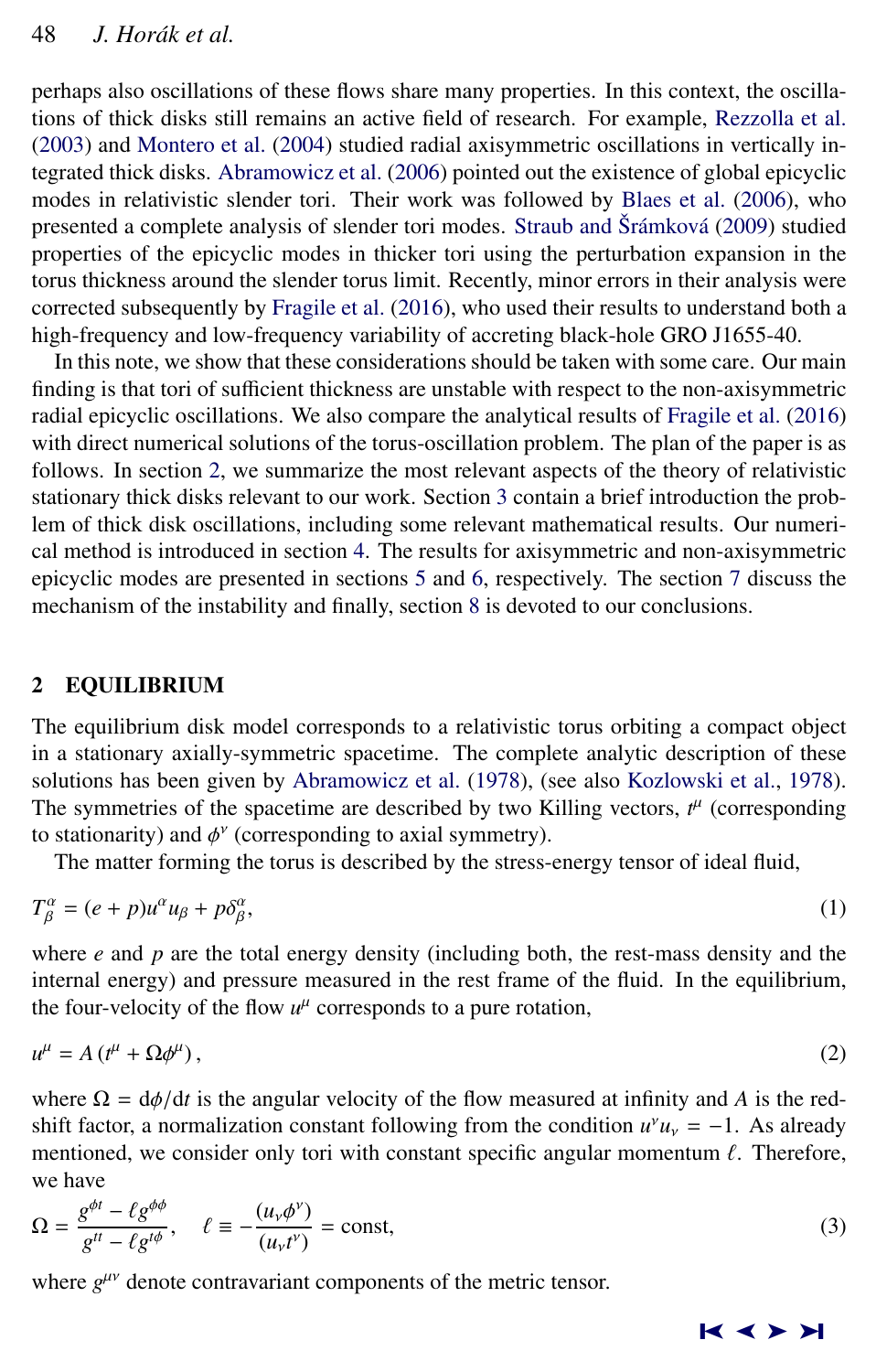The dynamics of the flow follows from the relativistic conservation laws; the Euler equation and the continuity equation,

$$
\nabla_{\alpha} (\rho u^{\alpha}) = 0, \quad \nabla_{\alpha} T_{\beta}^{\alpha} = 0 \tag{4}
$$

with  $\rho$  being the rest-mass density (e.g. particle number density multiplied by mass of a single particle). In our case, the continuity equation is satisfied trivially by the assumed symmetries of the flow and the nontrivial component of the Euler euqation gives

$$
(e+p)a + \nabla p = 0, \quad a = \nabla \ln E \tag{5}
$$

with *a* being a poloidal part of the four-acceleration and

$$
E \equiv -u_{\nu}t^{\nu} = (-g^{tt} + 2\ell g^{t\phi} - \ell^2 g^{\phi\phi})^{-1/2}
$$
 (6)

being a sum of the kinetic and gravitational energies. In the case of adiabatic flows,  $p =$  $p(e)$  and  $\Omega = \Omega(\ell)$ , the equation (5) can be integrated to

$$
Eh = \text{const}, \quad h \equiv \frac{e + p}{\rho}, \tag{7}
$$

where *h* is the enthalpy. We restrict ourselves to the polytropic equation of state,

$$
e = \rho + np, \quad p = K\rho^{1+1/n},\tag{8}
$$

where *K* and *n* are the polytropic constant and index. Surfaces of constant density and pressure coincide with surfaces of constant *E* ('equipotential' surfaces). As can be seen from equation (5), the equatorial circle  $r =$  const  $\equiv r_0$  of the maximal pressure ('main circle' or the 'center' of the torus, *r* being the circumferential radius) corresponds to the geodesic. The flow rotates with Keplerian angular momentum at this radius. Inside/outside this radius, the motion is accelerated by the pressure gradient leading to super-/sub-Keplerian rotation. The location of the torus boundary (the equipotential with  $p = 0$ ) depends on the parameter  $\beta$ , first introduced by [Abramowicz et al.](#page-12-0) [\(2006\)](#page-12-0),

$$
\beta \equiv \frac{\sqrt{2n}c_{s0}}{A_0r_0\Omega_0}, \quad 0 < \beta < \beta_{\text{max}},\tag{9}
$$

where  $c_{s0}$  is the local sound speed and the subscript '0' denotes an evaluation of the corresponding quantity at the torus center. This parameter roughly describes a ratio of the radial extend of the torus to the main-circle radius  $r_0$  and will be further referred to as the thickness parameter. The lower limit  $\beta \to 0$  corresponds to slender tori with small extend whose equipotential have elliptical cross-sections [\(Abramowicz et al.,](#page-12-0) [2006\)](#page-12-0). The upper bound  $\beta_{\text{max}}$  is determined by the maximal closed equipotential surrounding the main circle. This euipotential corresponds either to the self-crossing surface (in that case, the torus has a finite extend and terminates by the cusp at its inner edge) or to an open surface of the quasi-parabolic shape (in that case the torus outer edge is at infinity). The first case occurs in tori with centers located close to the compact object, the latter limits the torus sizes farther away. Fig. [1](#page-3-0) shows few examples of these maximal configurations in Kerr spacetimes.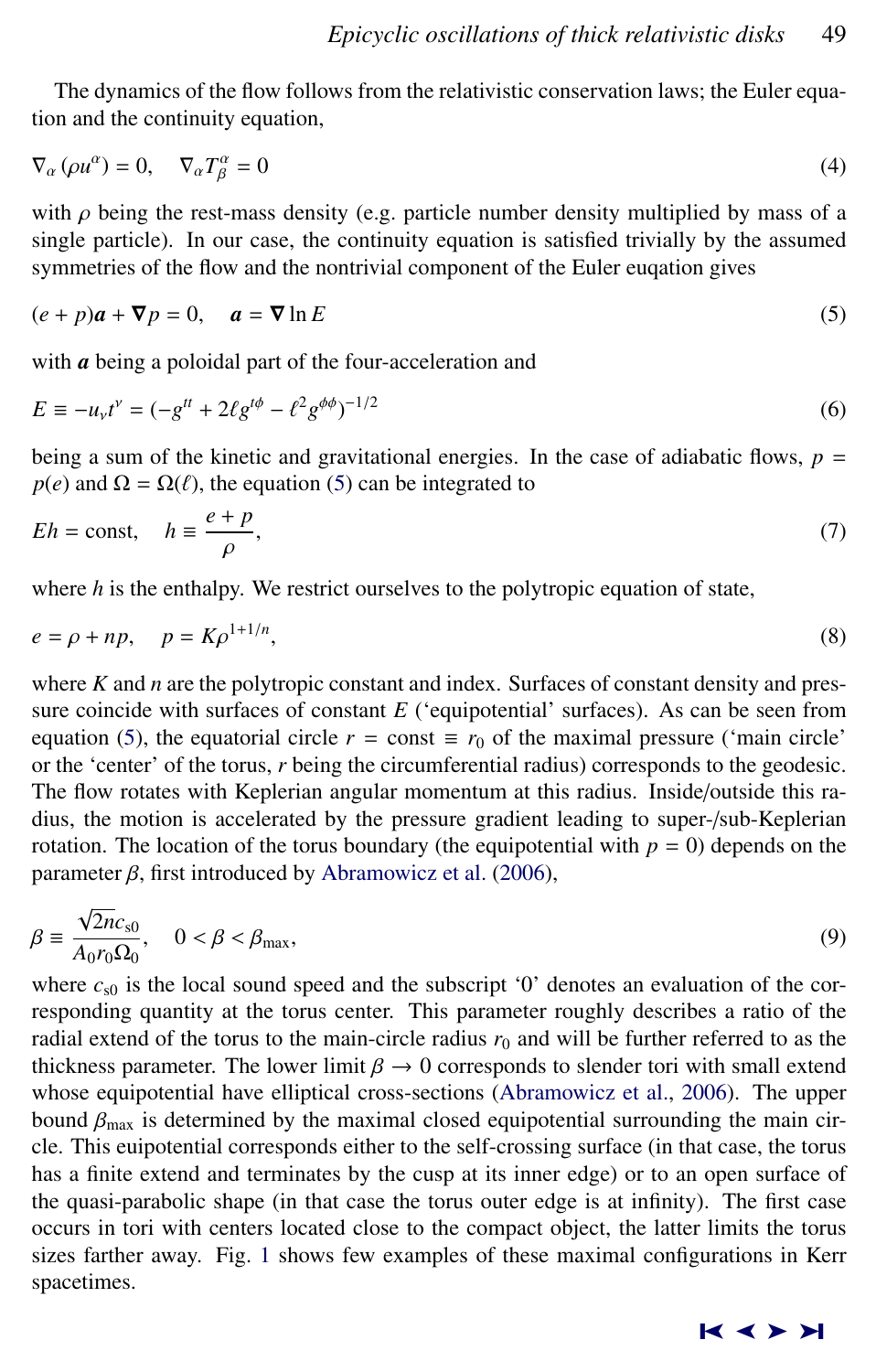<span id="page-3-0"></span>

**Figure 1.** .Left: The upper bound on the torus thickness parameter  $\beta_{\text{max}}$  as a function of its maincircle radius  $r_0$  for different black-hole spins (the curves from the right to left correspond to  $a =$  $0, 0.1, 0.2, \ldots, 0.9$  and 1). The polytropic index of the fluid is  $n = 3$ . The size of the torus is limited either by self-crossing equipotential surface or by first quasi-parabolical surface that opens to infinity. The first case corresponds to the initial steeper part of the  $\beta_{\text{max}}(r_0)$ -curves closer to the black hole, the second case corresponds to the subsequent moderate growth farther away. Middle and right panels show examples of the two maximal configurations: torus terminated by the cusp for  $a = 0$ ,  $r_0 = 8M$ (middle) and an infinite torus for  $a = 0$ ,  $r_0 = 12M$  (right).

## 3 PERTURBATIONS

Due to the symmetries of the stationary configuration, a general linear perturbation of the torus can be decomposed into normal modes, whose dependence on time and azimuth is of the form of  $exp[i(m\phi - \omega t)]$  with *m* being an integer azimuthal wavenumber and  $\omega$  is the oscillation frequency (eigenfrequency) of the mode as measured by a distant observer. [Papaloizou and Pringle](#page-12-0) [\(1984\)](#page-12-0) introduced a perturbation variable *W* to describe the spatial shape of the perturbations. Later on, its relativistic version has been introduced by [Abramowicz et al.](#page-12-0) [\(2006\)](#page-12-0) (see also [Blaes et al.,](#page-12-0) [2006\)](#page-12-0)

$$
W \equiv -\frac{\delta h}{\tilde{\omega}},\tag{10}
$$
 where  $\tilde{\omega} = A(\omega - m\Omega)$  is the frequency of oscillations measured in the comoving frame of

where  $\tilde{\omega} = A(\omega - m\Omega)$  is the frequency of oscillations measured in the comoving frame of the fluid. Perturbations of other quantities follow from W using the fluid. Perturbations of other quantities follow from *W* using

$$
\delta u = \frac{\mathrm{i}}{h} \nabla W, \quad \delta u_t = \frac{\tilde{m}A}{\Omega h} W, \quad \delta u_\phi = -\frac{\tilde{m}A}{h} W, \quad \delta p = -\rho \tilde{\omega} W,\tag{11}
$$

where  $\tilde{m} = E(m - \ell \omega)$  and, again, boldface letters denote components of four-vectors in the poloidal plane  $t =$  const,  $\phi =$  const. The variable *W* is governed by the relativistic Papaloizou-Pringle equation

$$
\frac{h}{\rho R} \nabla \cdot \left(\frac{\rho R}{h} \nabla W\right) + \left[\frac{\tilde{\omega}^2}{c_s^2} - \frac{\tilde{m}^2}{R^2}\right] W = 0,
$$
\n(12)

where  $R = [(t_y \phi^y)^2 - (t_y t^y)(\phi_y \phi^y)]^{1/2} = (g_{t\phi}^2 - g_{tt}g_{\phi\phi})^{1/2}$ . The equation (12), apart of some errors has been first derived by Abramowicz et al. (2006). The boundary condition is that errors, has been first derived by [Abramowicz et al.](#page-12-0) [\(2006\)](#page-12-0). The boundary condition is that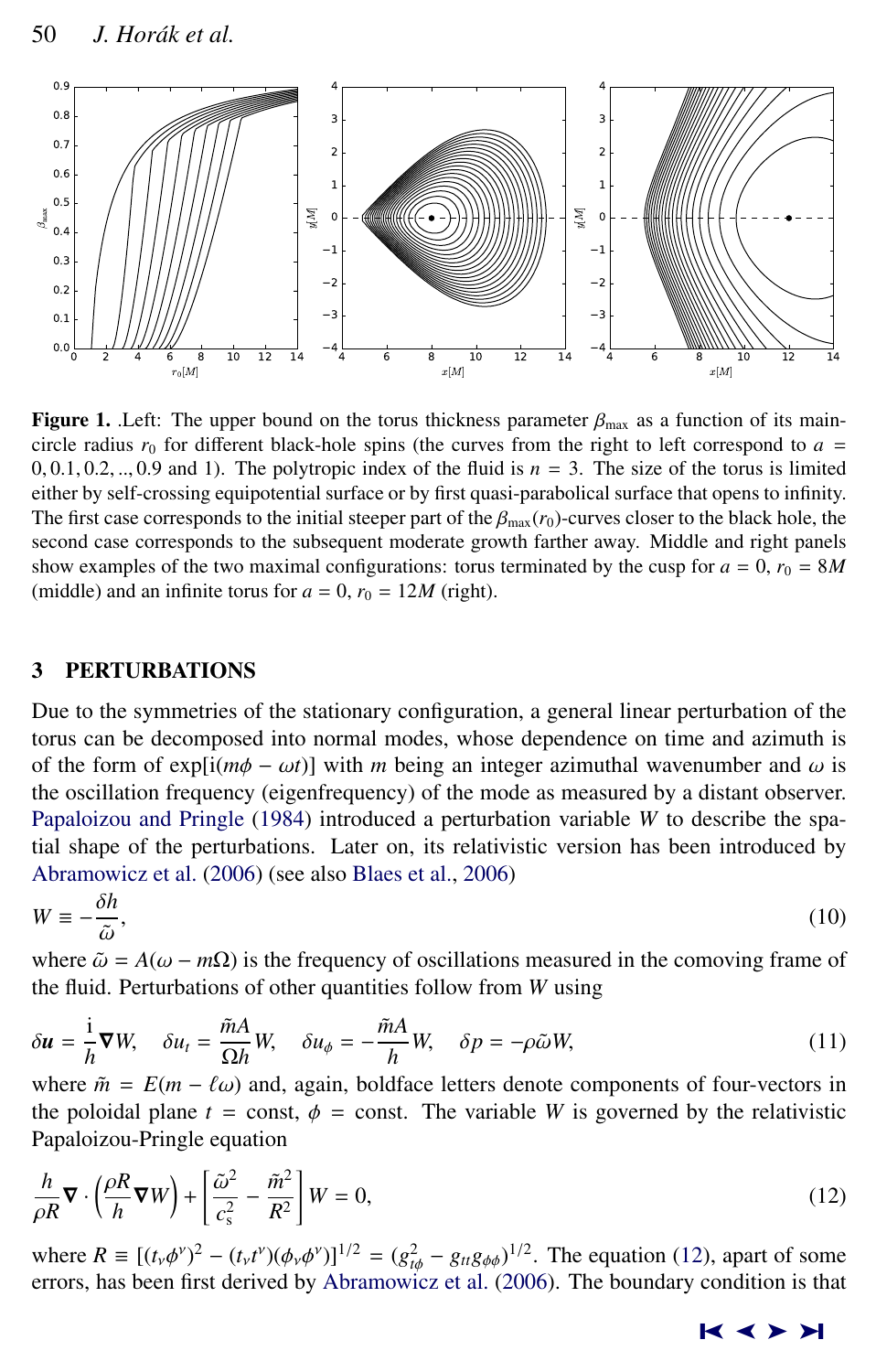<span id="page-4-0"></span>of the free surface (i.e. vanishing Lagrangian pressure variation at the torus boundary). In terms of *W*, it is enough to demand *W* to be finite at the torus boundary.

Mathematically, the equation [\(12\)](#page-3-0) represents a quadratic eigenvalue problem. To see it more explicitly, we can rewrite it as

$$
\hat{L}W + (\omega - m\Omega_1)(\omega - m\Omega_2)W = 0,
$$
\n(13)

where

$$
\hat{L} \equiv \frac{h}{\rho R \mathcal{B}} \nabla \cdot \left(\frac{\rho R}{h} \nabla\right), \quad \mathcal{B} \equiv \frac{A^2}{c_s^2} - \frac{E^2 \ell^2}{R^2}, \quad \Omega_{1,2} \equiv \frac{AR\Omega \pm c_s E}{AR \pm c_s E\ell}.
$$
\n(14)

Both,  $\Omega_1$  and  $\Omega_2$  tend to the rotational frequency  $\Omega$  in the limit of vanishing sound speed. For a given value of the azimuthal wavenumber *m*, there is a set of discrete frequencies and eigenfunctions  $\{\omega_n, W_n(\mathbf{x})\}$  that satisfy equation (13) with the boundary condition describing various modes of torus oscillations.

Consider now two functions *U* and *V* defined on the torus poloidal cross-section *S* and finite at its boundary <sup>∂</sup>*<sup>S</sup>* . One may show that the operator *<sup>L</sup>*<sup>ˆ</sup> is self-adjoint with respect to the scalar product

$$
\langle U|V\rangle \equiv \int_{S} U(\mathbf{x})V(\mathbf{x})w(\mathbf{x})dS, \quad w(\mathbf{x}) = \frac{\rho R \mathcal{B}}{h}.
$$
 (15)

In the limit of slender tori,  $\beta \to 0$ ,  $\Omega_1 \approx \Omega_2 \approx \Omega_0$ , the equation (13) becomes a linear self-adjoint eigenvalue problem with  $\sigma^2 = (\omega - m\Omega_0)^2$  being the eigenvalue. Because the corresponding operator  $\hat{L}$  is self-adjoint, it follows that its eigenvalues  $\sigma^2$  are real and the corresponding eigenfunctions  $W(\mathbf{r})$  form a complete orthogonal set eigenfunctions  $W_n(x)$  form a complete orthogonal set.

[Blaes et al.](#page-12-0) [\(2006\)](#page-12-0) obtained analytic formulae describing lowest-order oscillation modes of relativistic slender tori. They also realized that due to a convenient structure of the operator  $\hat{L}$  in this limit, the eigenfunctions are given by polynomials of finite order in the poloidal coordinates. In particular, the linear eigenfunctions correspond to the epicyclic modes. Later on, [Straub and](#page-12-0) Šrámková [\(2009\)](#page-12-0) studied the epicyclic modes in thicker tori (described by small but finite  $\beta$ ) using perturbation expansion in the thickness parameter  $β$ . They expanded the eigenfunctions of a thicker torus in the basis of eigenfunctions of slender torus and found corrections due to a finite torus thickness to be

$$
\omega_{\rm r} = \omega_{\rm r}^{(0)} + \beta^2 \omega_{\rm r}^{(2)} + O(\beta^3), \quad W_{\rm r} = W_{\rm r}^{(0)} + \beta W_{\rm r}^{(1)} + O(\beta^2)
$$
\n(16)

and

$$
\omega_{\rm v} = \omega_{\rm v}^{(0)} + \beta^2 \omega_{\rm v}^{(2)} + O(\beta^3), \quad W_{\rm v} = W_{\rm v}^{(0)} + \beta W_{\rm v}^{(1)} + O(\beta^2). \tag{17}
$$

The leading-order correction  $\omega_i^{(2)}$  and  $W_i^{(1)}(x)$  are of the second order in the eigenfrequencies and of the first order in the eigenfunctions. They are given by the location of the cies and of the first order in the eigenfunctions. They are given by the location of the pressure maximum  $r_0$  and polytropic index *n*. The zeroth-order eigenfrequencies read  $\omega_r^{(0)} = \omega_r + m\Omega_0$  and  $\omega_\theta^{(0)} = \omega_\theta + m\Omega_0$ , where  $\omega_r$  and  $\omega_\theta$  are just radial and vertical geodesic enjoyclic frequency respe geodesic epicyclic frequency, respectively. The [Straub and](#page-12-0) Šrámková [\(2009\)](#page-12-0) solution describes well a qualitative behavior of the epicyclic modes, nevertheless it was based on the [Abramowicz et al.](#page-12-0) [\(2006\)](#page-12-0) form of the Papaloizou-Pringle equation that contained few errors. The problem has been recently revisited by [Fragile et al.](#page-12-0) [\(2016\)](#page-12-0), who used a correct form of the Papaloizou-Pringle equation, and whose analytical results are used here.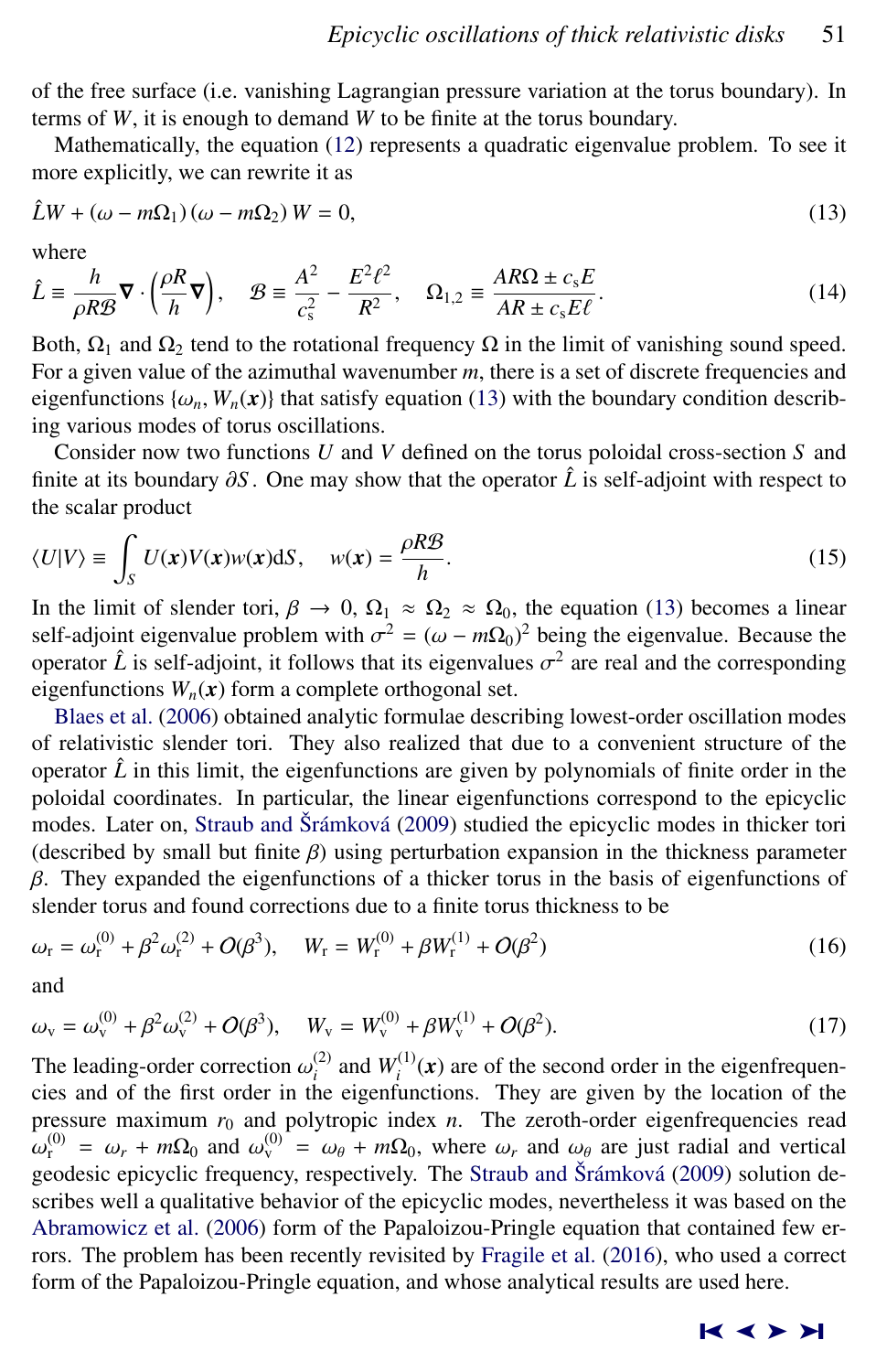<span id="page-5-0"></span>

Figure 2. Quadrilateral triangulations covering the upper half of the torus cross-section used in the calculations. The initial  $(N = 0)$  triangulation is shown on the left, triangulations after  $N = 2$  and  $N = 4$  global refinements are shown in the middle and on the right, respectively. The number of the quadrilaterals after *N* global refinements is 4*<sup>N</sup>*+<sup>1</sup> . The dashed line denotes the surface of the torus.

## 4 NUMERICAL CALCULATIONS

In this note, we use the finite elements method (FEM) to solve equation [\(13\)](#page-4-0). By introducing an additional solution variable  $\tilde{W} \equiv (\omega - m\Omega_1)W$ , the quadratic eigenvalue problem is reduced to the linear one for a two-component solution vector  $[W(x), \tilde{W}(x)]$ . We then find a weak form of the problem that is further discretized by expanding the solution in a finite set of suitable chosen shape functions (finite elements). This way the problem is finally reduced to an eigenvalue problem of a large sparse matrix.

Our implementation of FEM is based on the C++ library deal.II [\(Arndt et al.,](#page-12-0) [2017\)](#page-12-0). It uses a quadrilateral solution mesh ('quadrilateral triangulation'). We take advance of the equatorial plane symmetry of the stationary flow and solve the Papaloizou-Pringle equation in the upper half of the torus only. In the equatorial plane we impose additional boundary condition  $W = 0$  or  $\mathbf{n} \cdot \nabla W = 0$  ( $\mathbf{n}$  is a normal vector to the equatorial plane) according to the parity of the modes. Initially, we start with the triangulation consisting of 4 quadrilateral cells roughly resembling overall shape of the torus cross-section. The initial mesh is then *N*-times refined globally. In each refinement step, every cell is divided into four smaller cells, so the total number of quadrilaterals after *N* refinements is  $4^{N+1}$  (see Fig. 2). We use standard scalar Lagrange finite elements  $Op$  for both  $W$  and  $\tilde{W}$  components. This yields a solution in terms of piecewise polynomials of the order of *p*. In this note we the simplest elements corresponding to  $p = 1$ . Indeed, using higher values of p would reduce a total number of cells needed to obtain the same accuracy of approximations, however at the same time it would increase the number of degree of freedoms per cell. The matrix eigenvalue problem is solved with the aid of the numerical library ARPACK. When the solution is obtained, its error is estimated by taking one more refinement step and comparing the new eigenfrequency with the previous one. We have tested this procedure on the case of very slender torus, where the eigenfunctions and eigenfrequencies are given by analytic expressions [Blaes et al.](#page-12-0) [\(2006\)](#page-12-0). Generally, we have found that the mashes of the order of  $N = 2$  or 3 are sufficient for determination of eigenfrequencies of the epicylic modes with precision better then 1%.

When examining the oscillation modes in thick tori, we assume that their eigenfrequencies and eigenfunctions are continuous functions of torus thickness. We trace the eigenfunctions of epicyclic modes in thick tori by starting at given radius with a slender torus and searching for a modes whose eigenfrequency is closest to the local epicyclic frequencies. We also check whether the corresponding eigenfunctions agree with [Blaes et al.](#page-12-0) [\(2006\)](#page-12-0) an-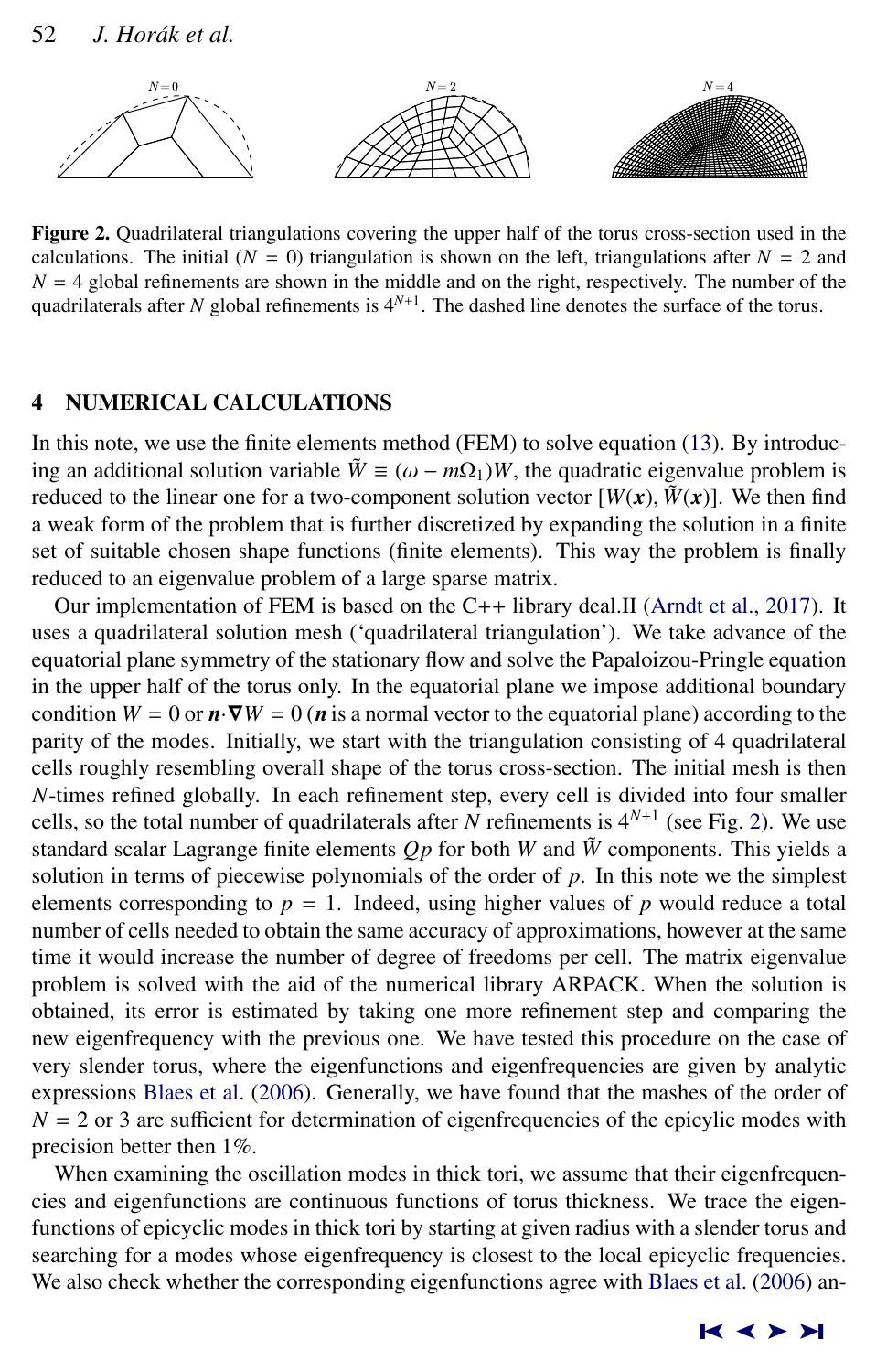<span id="page-6-0"></span>alytic formula. We then gradually increase the thickness parameter  $\beta$  of the torus by steps  $Δβ$ . In the  $(i+1)$ -th step we first select few (10) closest eigenfrequencies to the one obtained in the previous step  $(\omega_i)$ . For these modes, we map the corresponding eigenfunctions to the cross-section of the torus dealt with in the previous (*i*-th) step and calculate its correlation with the eigenfunction found in the *i*-th step. Finally, we chose the mode with the highest correlation. If no candidate mode gives acceptable correlation, we reduce the step size <sup>∆</sup>β and repeat the procedure. Practically, we set the lower limit of acceptable correlation to 0.99. A typical step-size corresponding to this limit is  $\Delta \beta = 0.01$ . We trace the epicyclic modes over full range of  $0 < \beta < \beta_{\text{max}}$  at various radii. This way we build up a grid covering all possible radii and thicknesses. The eigenfrequencies corresponding to a torus of a given  $r_0$  and  $\beta$  are then found by an interpolation over this grid.

Although our numerical calculation is suitable for a general axisymmetric spacetime, in this note, we further restrict ourselves to relativistic tori around Kerr black holes. We also set the polytropic index to  $n = 3$ , what corresponds to radiation-pressure dominated flows.

## 5 AXISYMMETRIC EPICYCLIC MODES

Figure [3](#page-7-0) shows behavior of the eigenfrequencies of the radial and vertical axisymmetric  $(m = 0)$  epicyclic modes with changing thickness parameter  $\beta$ . Each line corresponds to a given spin of the black hole and position of the torus center  $r_0$  and traces the eigenfrequency over a full range of the thickness parameter. Therefore their endpoints thus correspond either to infinite tori or to finite tori with cusps at their inner edges. In the latter case, the eigenfrequencies vanishes as  $\beta \rightarrow \beta_{\text{max}}$ , because a torus center of the mass gradually moves to large radii. The analytic approximation based on [Fragile et al.](#page-12-0) [\(2016\)](#page-12-0) calculations are shown by dashed lines for comparison. In the case of the radial axisymmetric epicyclic mode, the second-order analytic predictions and the numerical calculations are in excellent agreement. On the other hand, use the analytic approximation for the vertical mode is rather limited to  $\beta \leq 0.1$ .

Figure [4](#page-7-0) shows poloidal velocity fields corresponding to the two epicyclic modes in the cusp tori around Schwarzschild black hole, whose center is located at  $r_0 = 9M$ . We plot the contravariant components of the four-velocity in the Boyer-Lindquist coordinates calculated using equation [\(11\)](#page-3-0). As can be seen from these relations, the four-velocity has also very small azimuthal component of purely relativistic origin, because  $\tilde{m}$  does not vanish even for axisymmetric modes. The velocity patterns corresponding to epicyclic oscillations of thick tori differ substantially from uniform velocity fields found in slender tori. The oscillations take place mostly in outermost parts of the torus, while close to the cusp, the matter is practically unaffected.

## 6 NON-AXISYMMETRIC MODES

To explore properties of non-axisymmetric epicyclic modes, we concentrate on the  $m = 1$ case. Since the equation [\(13\)](#page-4-0) remains unchanged under the transformation  $\omega \to -\omega$ ,  $m \to$ −*m*, all the results presented in this section can be applied to the case *m* = −1 as well. In slender tori, the eigenfrequencies of the non-axisymmetric oscillation modes are given by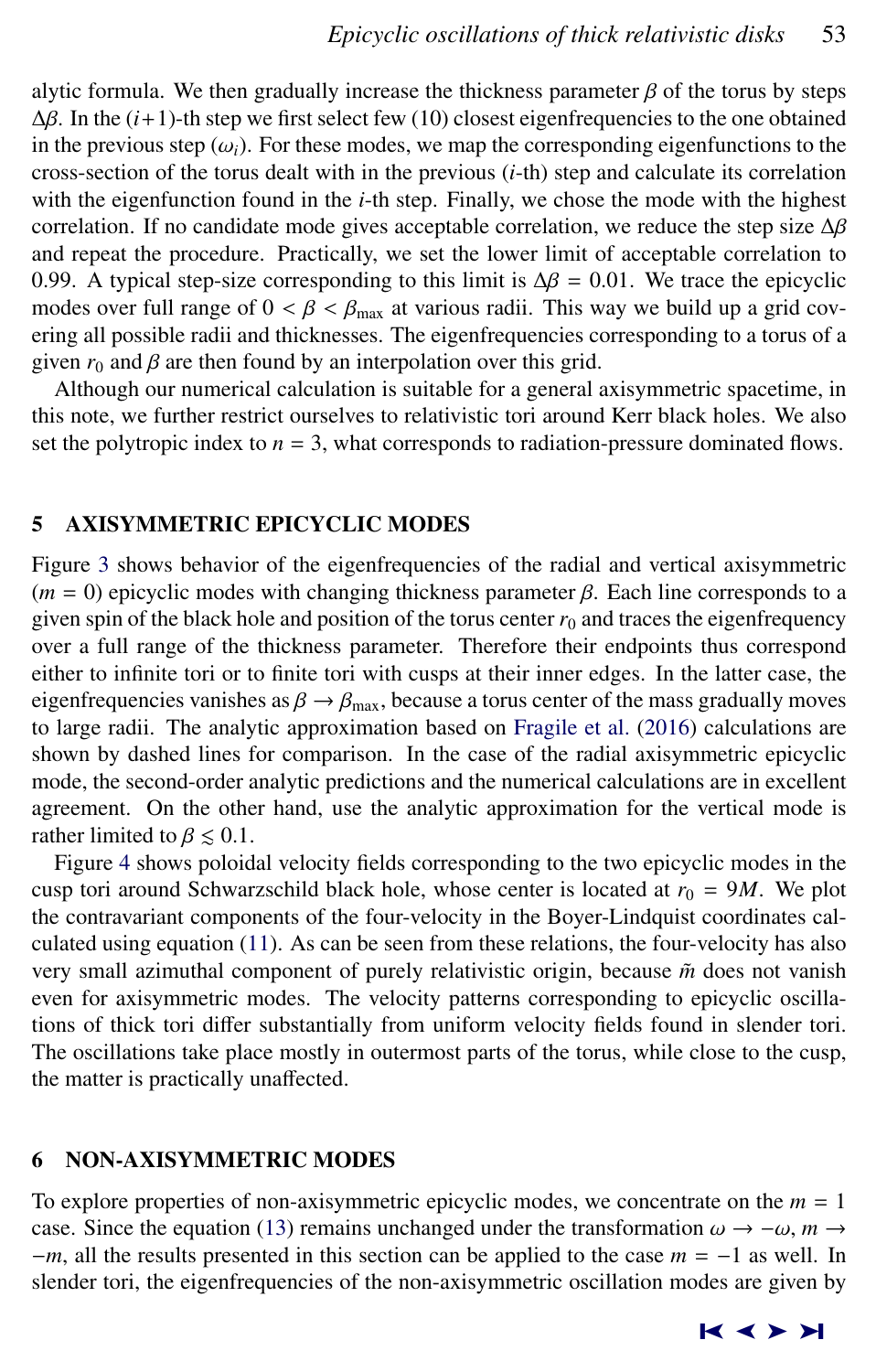<span id="page-7-0"></span>

Figure 3. Eigenfrequencies of the radial (left) and vertical (right) epicyclic modes in relativistic tori surrounding Kerr black hole. The dashed lines show the analytical approximation of [Fragile et al.](#page-12-0) [\(2016\)](#page-12-0). The solid lines denote the numerical solutions of the equation [\(13\)](#page-4-0). Each line corresponds to a sequence of tori with constant main-circle radius  $r_0$  and changing thickness parameter  $\beta$  in a full range,  $0 < \beta < \beta_{\text{max}}$ . The polytropic index is set to  $n = 3$ . The lines terminating at nonzero frequencies correspond to sequences terminating with a cusp torus. The circle indicates the solutions shown in Fig. 4.



Figure 4. Eigenfunctions of the radial (left) and vertical (right) epicyclic modes of relativistic tori with cusp surrounding Schwarzschild black hole. The arrows show contravariant Boyer-Lindquist components of the local velocity  $\delta v^i$  calculated using equation [\(11\)](#page-3-0). The parameters of the torus are  $r_0 = 9M$ ,  $B = 0.452$  and  $n = 3$  in both cases and correposond to the solutions indicated in Fig. 3 by  $r_0 = 9M$ ,  $\beta = 0.452$  and  $n = 3$  in both cases and correposond to the solutions indicated in Fig. 3 by the circle.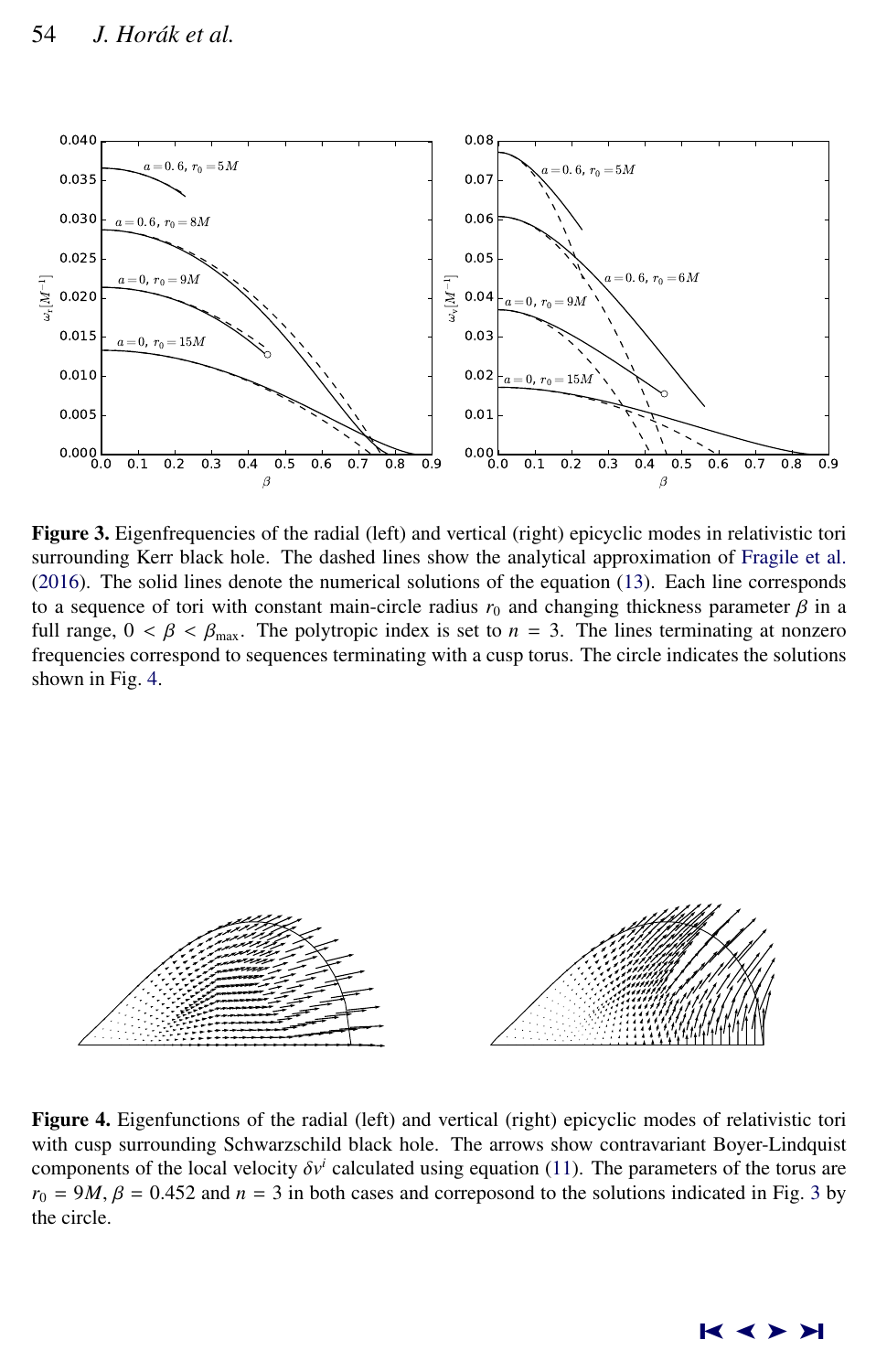<span id="page-8-0"></span>

**Figure 5.** Eigenfrequencies of the non-axisymmetric  $(m = 1)$  radial and vertical epicyclic modes in relativistic tori surrounding Schwarzschild black hole at  $r_0 = 8M$ , 9*M* and 15*M*. Meaning of the lines is the same as in Fig. [3.](#page-7-0) In the case of radial modes (left), we show both, the r<sup>+</sup> and r<sup>−</sup> modes. If the torus is located sufficiently far away from the black hole (here the case of  $r_0 = 9M$  and 15*M*), the two radial epicyclic modes merge and create a couple of an overstable and damped mode. In the case of vertical modes (right), we show only the  $\omega_{\nu}^{+}$ -mode, as  $\omega_{\nu}^{-}$  vanishes identically due to spherical<br>symmetry. The circles denote the solutions, whose eigenfunctions are shown in Fig. 6. symmetry. The circles denote the solutions, whose eigenfunctions are shown in Fig. 6.



Figure 6. Eigenfunctions of the radial (left) and vertical (right) non-axisymmetric epicyclic oscillations of relativistic tori with cusp surrounding Schwarzschild black hole. In the case of the radial epicyclic mode, we show the eigenfunction of the unstable mode corresponding to merged  $\omega_r^{\pm}$ <br>branches. The eigenfunction is complex, the real and imaginary part of the velocity perturbation is branches. The eigenfunction is complex, the real and imaginary part of the velocity perturbation is shown by black and gray arrows, respectively. In the case of the vertical oscillations, we show the eigenfunction corresponding to v<sup>+</sup>-mode. The parameters of the torus are  $r_0 = 9M$ ,  $\beta = \beta_{\text{max}} = 0.452$ <br>and  $n = 3$  in both cases and correspond to the circles in Fig. 5. and  $n = 3$  in both cases and correspond to the circles in Fig. 5.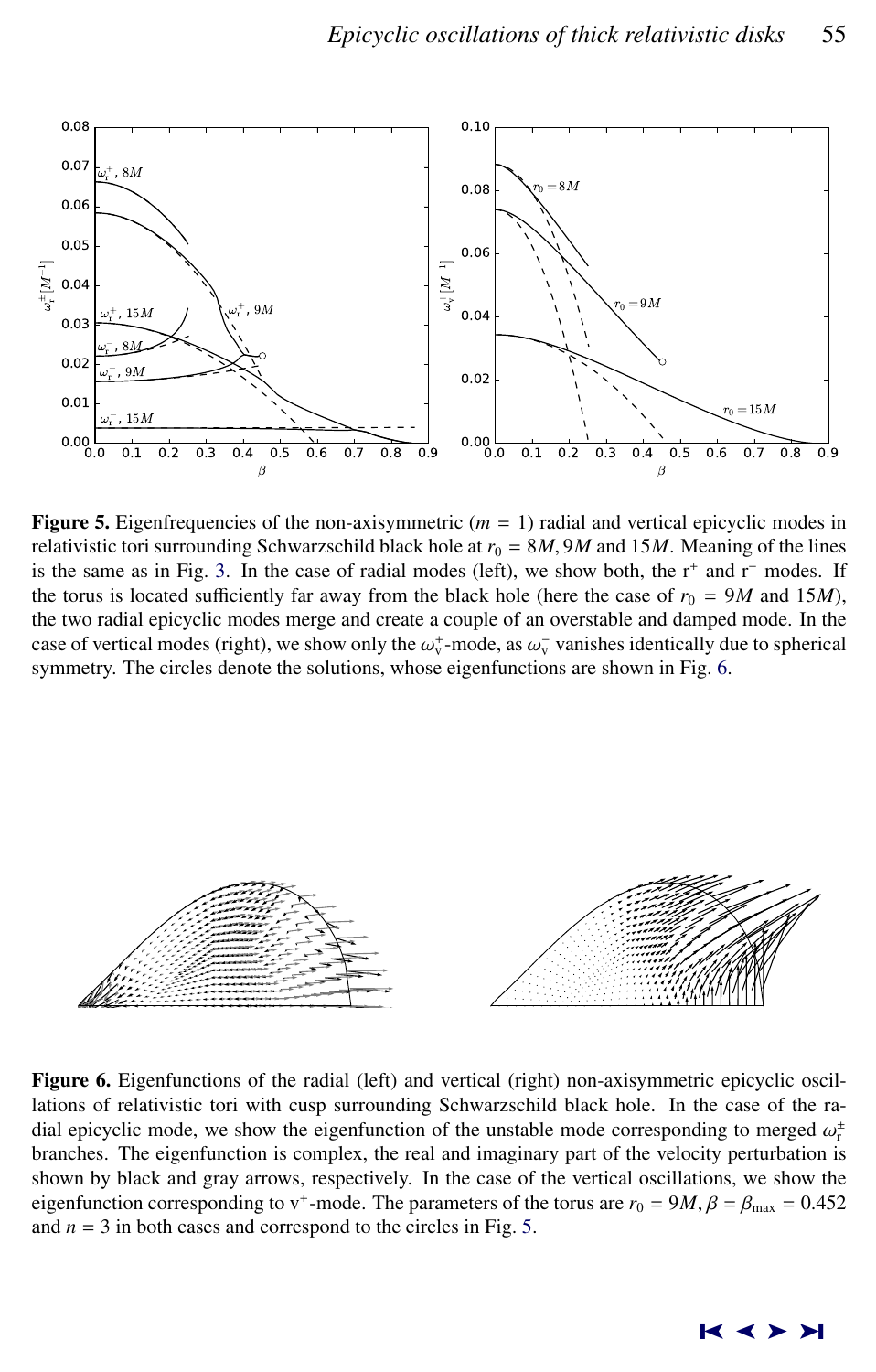<span id="page-9-0"></span>

Figure 7. Eigenfunction of the nonaxisymmetric (*m* = 1) v<sup>−</sup> -mode of tori surrounding Schwarzschild black hole may serve as an independent check of the accuracy of the numerical procedure. From the symmetry reasons, the eigenfunctions of this mode has to be  $W_{\nu}^- = C \cot \theta$ , independently of the torus thickness. The solid lines are contours of constant  $W^-$  in the numerical eigenfunction. The dashed thickness. The solid lines are contours of constant  $W_{\nu}^-$  in the numerical eigenfunction. The dashed lines corresponds to  $\theta$  = const. The parameters of the torus are  $r_0 = 9M$ ,  $\beta = \beta_{\text{max}} = 0.452$  and  $n = 3$ .

 $\omega = m\Omega_0 \pm \sigma$ , where  $\sigma$  is an eigenfrequency of the axisymmetric problem. In particular, for a given *m*, there are two radial (denoted as  $r^{\pm}$ ) and two vertical ( $v^{\pm}$ ) epicyclic modes with frequencies  $\omega_{\rm r}^{\pm} = m\Omega_0 \pm \omega_r$  and  $\omega_{\rm v}^{\pm} = m\Omega_0 \pm \omega_\theta$ . We examine a behavior of all four modes with increasing torus thickness. We restrict ourselves to tori surrounding Schwarzschild with increasing torus thickness. We restrict ourselves to tori surrounding Schwarzschild black hole.

Figure [5](#page-8-0) shows behavior of the  $r^{\pm}$ -radial modes and v<sup>+</sup>-vertical mode with changing thickness parameter  $\beta$  for three representative radii,  $r_0 = 8M$ , 9*M* and 15*M*. As in the axisymmetric case, the solid lines represent numerical solution of the equation [\(13\)](#page-4-0) and dashed lines correspond to analytical approximations of [Fragile et al.](#page-12-0) [\(2016\)](#page-12-0). Examples of the corresponding eigenfunctions are shown in Fig. [6.](#page-8-0)

In the case of the radial oscillations, the numeric and analytic curves agrees well for tori of moderate thicknesses,  $\beta \leq 0.3$ . However, at higher thicknesses we observe qualitatively different type of behavior: the two branches corresponding to  $\omega_r^{\pm}$  merge and develop a couple of overstable and damped modes. The two new modes oscillate with the same frequency (given by real parts of their eigenfrequencies), and opposite growth rates (imaginary parts). Consequently, their eigenfunctions are complex conjugated. An example of the overstable mode eigenfunction is shown in left panel of Fig. [6.](#page-8-0) The mechanism behind is related to the Papaloizou-Pringle instability and is discussed in more details in section [7.](#page-10-0)

In the case of the vertical oscillations, the behaivor of the oscillation frequencies and accuracy of the analytic approximations is similar to the axisymmetric case. We show only  $v^+$  oscillations in Fig. [5](#page-8-0) as the eigenfrequencies  $\omega_v^-$  vanish identically for the case of Schwarzschild black hole. This is a consequence of spherical symmetry of the spacetime Schwarzschild black hole. This is a consequence of spherical symmetry of the spacetime. The v<sup>-</sup> oscillations in the  $m = 1$  case (and by symmetry v<sup>+</sup> oscillations in the  $m = -1$  case as well) can be separated out by introducing a suitably chosen tilt of the equatorial plane. These oscillations therefore correspond to neutral modes. Nevertheless, these mode may serve us as a very useful check of the accuracy of the numerical calculations. Being just a rigid infinitesimal tilt, it is possible to show that their eigenfunctions are simply given by  $W_{\text{v}} = C \cot \theta$ , where *C* is a normalization constant and  $\theta$  is the meridional angle of the Schwarzschild coordinates (Blaes 2017, unpublished). In other words, the lines of the Schwarzschild coordinates (Blaes, 2017, unpublished). In other words, the lines of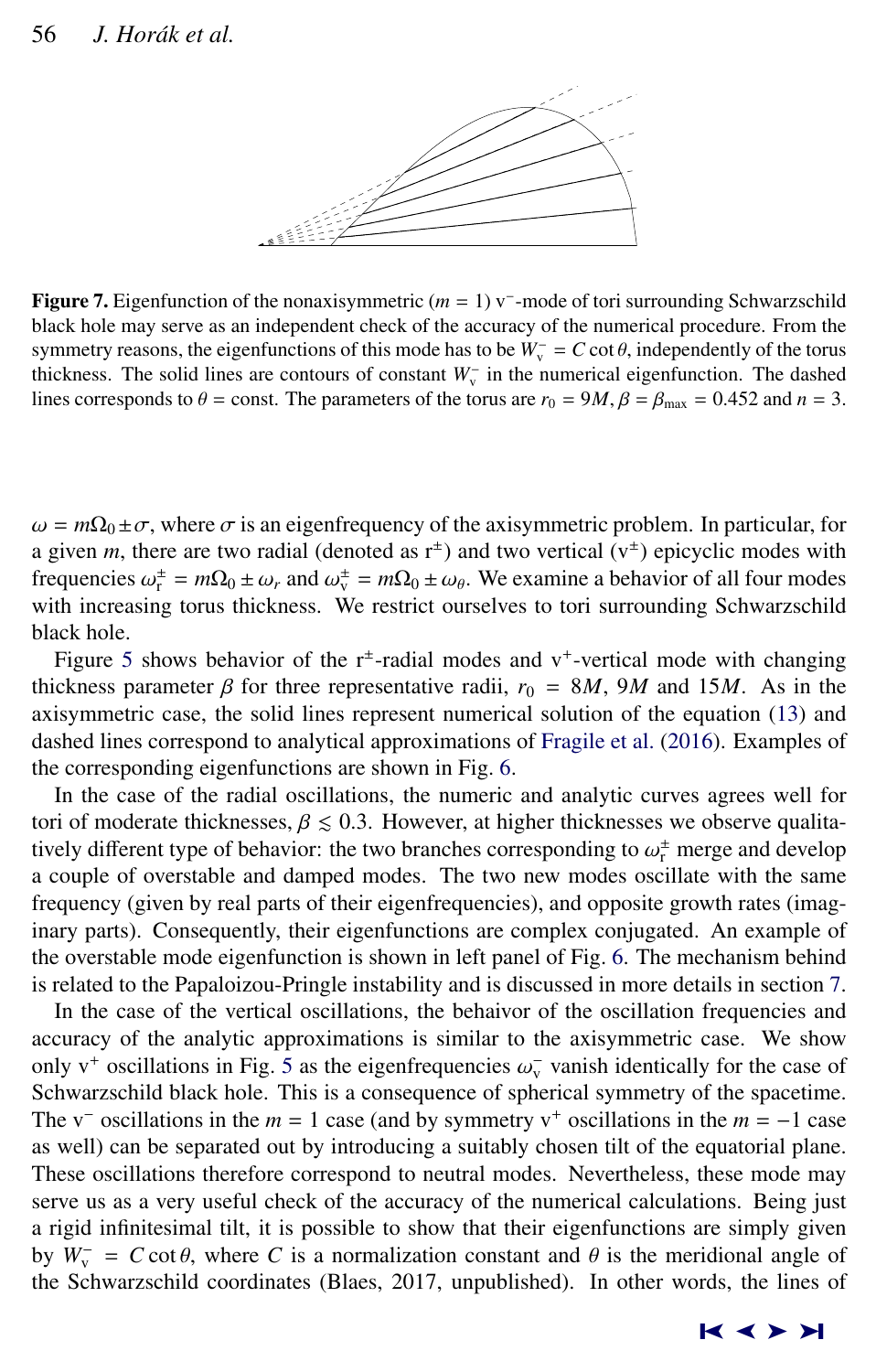<span id="page-10-0"></span>

**Figure 8.** The eigenfunctions of the non-axisymmetric  $(m = 1)$  radial epicyclic modes and the mechanism of the instability. The left and middle panel show eigenfunctions of the  $r^{\pm}$  modes in the torus of moderate thickness ( $\beta = 0.6\beta_{\text{max}} = 0.27$ ). The right panel shows the eigenfunction of the unstable modes developed after  $\omega_r^{\pm}$  merges and corresponds to  $\beta = 0.9\beta_{\text{max}} = 0.407$ . The center of the torus is<br>located at  $r_c = 9M$ . The black and gray arrows show real and imaginary parts of the velocity fields located at  $r_0 = 9M$ . The black and gray arrows show real and imaginary parts of the velocity fields. The black solid line denote corotation radius. The inner and outer sonic radii are shown by gray curves.

constant  $W_{\nu}^-$  on the torus cross-section coincide with those of constant  $\theta$ . Fig. [7](#page-9-0) shows that the eigenfunctions  $W_{\nu}^-$  calculated using our numerical method have this property the eigenfunctions W<sub>v</sub> calculated using our numerical method have this property.

### 7 PAPALOIZOU-PRINGLE INSTABILITY

Dynamics of the  $r^{\pm}$  non-axisymmetric modes share many common features with those of a simplified shearing sheet model of [Narayan et al.](#page-12-0) [\(1987\)](#page-12-0). In this section we apply their essential results to our problem in order to qualitative understand behavior of the nonaxisymmetric radial epicyclic modes.

The left and middle panels of Fig. 8 show eigenfunctions of the r<sup>+</sup> and r<sup>−</sup> modes for  $r_0 = 9M$  and  $\beta = 0.6\beta_{\text{max}} = 0.27$ . They correspond to two distinct real eigenfrequencies on separate  $\omega_{\text{r}}^{\pm}$  branches before the two modes merge (see Fig. [5,](#page-8-0) left). In each panel we<br>also plot the lines where the local frequency of the oscillations matches the orbital velocity also plot the lines where the local frequency of the oscillations matches the orbital velocity of the fluid  $\Omega$  ('corotation radius') and the frequencies  $\Omega_{1,2}$  (outer and inner 'sonic radii'). An observer moving with the fluid at these radii would measure either zero or sonic pattern speed of the oscillations. The two eigenfunctions show very different velocity patterns; while the most of the oscillations is concentrated to the outer parts of the torus in the case of the r<sup>+</sup>, in the case of the r<sup>−</sup> the most variable is the inner part. This behavior can be understand by exploring conditions for a wave propagation in the torus.A WKBJ analysis of equation [\(13\)](#page-4-0) shows that the wave-like disturbances can freely propagate only outside the region limited by the sonic radii, while there is an wave-evanescent region in between. In the case of isolated  $r^{\pm}$  modes, the oscillations are trapped in a larger region, either between the outer sonic radius and the outer boundary of the torus (the case of  $r^+$  mode), or between the inner sonic radius and inner edge of the torus (the case of r<sup>−</sup> mode).

According to [Narayan et al.](#page-12-0) [\(1987\)](#page-12-0), waves propagating outside or inside the corotation radius carry positive or negative conserved wave action, respectively. Therefore, the total action of the r<sup>+</sup> mode is positive and that of r<sup>−</sup> mode is negative. As the torus thickness further increase, the corotation and sonic radii gradually move towards the center of the torus allowing another trapping cavity to appear on the other side of the corotation. As a consequence, a wave trapped in this cavity reduce the absolute value of the total action of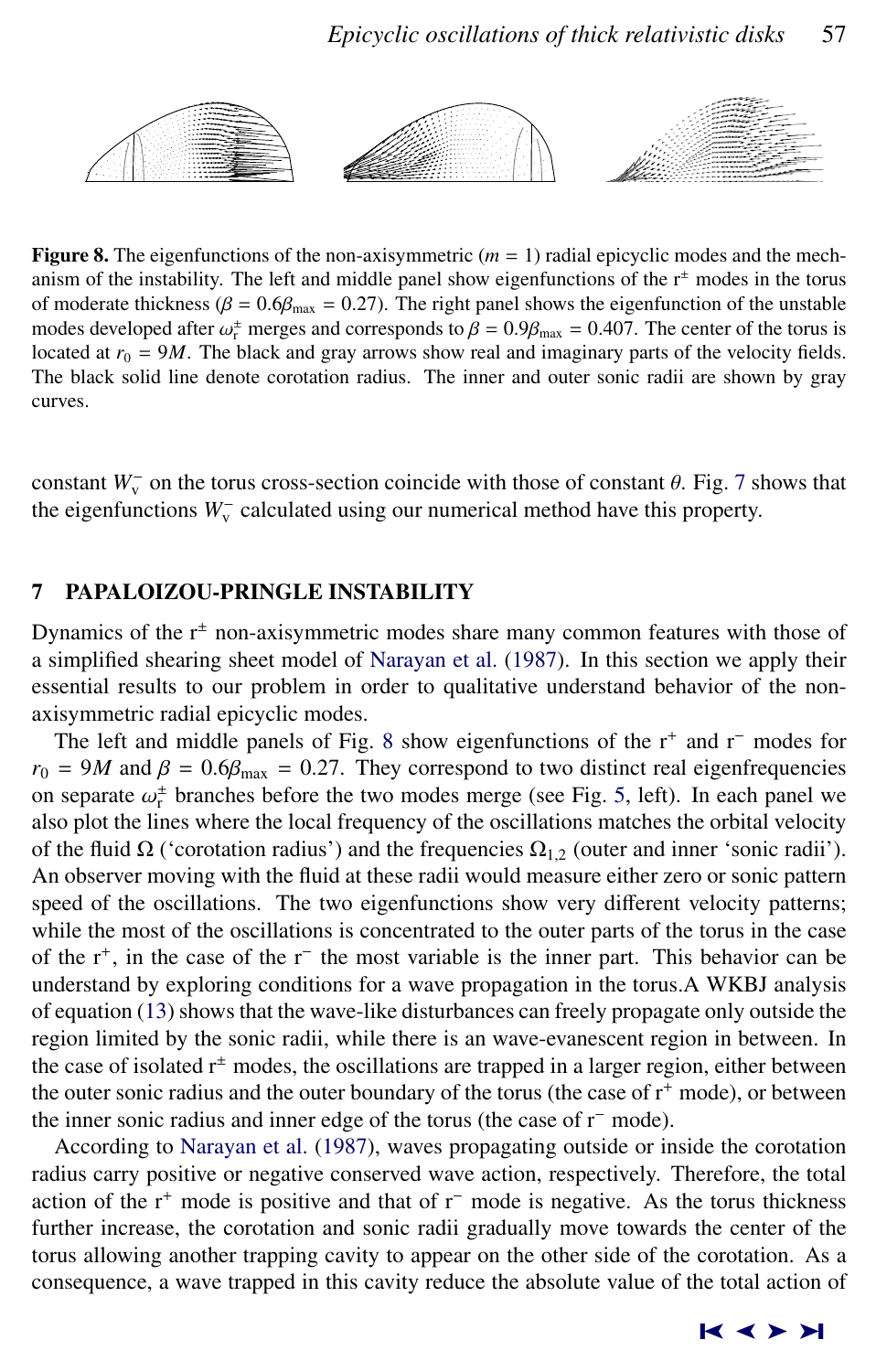<span id="page-11-0"></span>the modes. At the moment when the  $\omega_r^{\pm}$  branches merge, a standing wave pattern on both sides of the corotation is established and the total action of the mode vanishes, because sides of the corotation is established and the total action of the mode vanishes, because the waves trapped in the two cavities carry exactly opposite actions. As time passes, these actions are further increased by tunneling effect through the evanescent region from one side of the corotation to another. As a result, an overstable neutral mode develops (see the right panel of Fig. [8\)](#page-10-0).

## 8 CONCLUSIONS

This note summarizes some aspects of our ongoing study of oscillation modes of thick relativistic disks. We concentrated here only on the case of constant specific angular momentum flows. We reviewed a basic theory of stationary thick disks solutions and briefly discussed occurrence of the two possible maximal configuration – radially infinite tori and finite tori terminating by the cusps at their inner edges. We have noted that the cusp tori can be constructed only in a close vicinity of black holes; with increasing black-hole spin, a possible region reduces significantly. We also mentioned several mathematical aspects of the theory of torus oscillations and introduced the finite-element numerical method to solve the corresponding eigenvalue problem.

The main motivation for our study was to explore range of applicability of the secondorder analytic approximations of [Fragile et al.](#page-12-0) [\(2016\)](#page-12-0) in terms of a torus thickness parameter  $\beta$ . Although [Fragile et al.](#page-12-0) [\(2016\)](#page-12-0) considered also higher-order modes (X, plus, and breathing), we have restricted ourselves to the epicyclic modes only. We have found that analytic approximation can be safely applied to the axisymmetric radial epicyclic mode almost in a whole range of possible  $\beta$ . Its agreement with the numerical solutions in this case is astonishing. On the other hand, a comparison of the results in the case of vertical axisymmetric oscillations is not so impressive. The analytic formula give a reasonable approximation only for  $\beta \leq 0.1$ . Behind this limit, the dependence of the eigenfrequencies on the torus thickness seems to be rather linear, in contrast to the quadratic one proposed by [Fragile et al.](#page-12-0) [\(2016\)](#page-12-0).

The situation is more complicated in the case of the non-axisymmetric modes where the numerical solution revealed an instability of the radial epicyclic modes. We have provided a qualitative description of the instability mechanism based on the general analysis of [Narayan et al.](#page-12-0) [\(1987\)](#page-12-0). As the instability occurs in a limited range of *finite* torus thicknesses, it is very unlikely that this behavior could be captured by analytic perturbation calculations based on an expansion around a slender-torus limit.

## ACKNOWLEDGEMENTS

The authors thank Omer Blaes for valuable comments and the University of California at Santa Barbara for hospitality during our stay. This work was supported by GAČR grant no. 17-16287S.